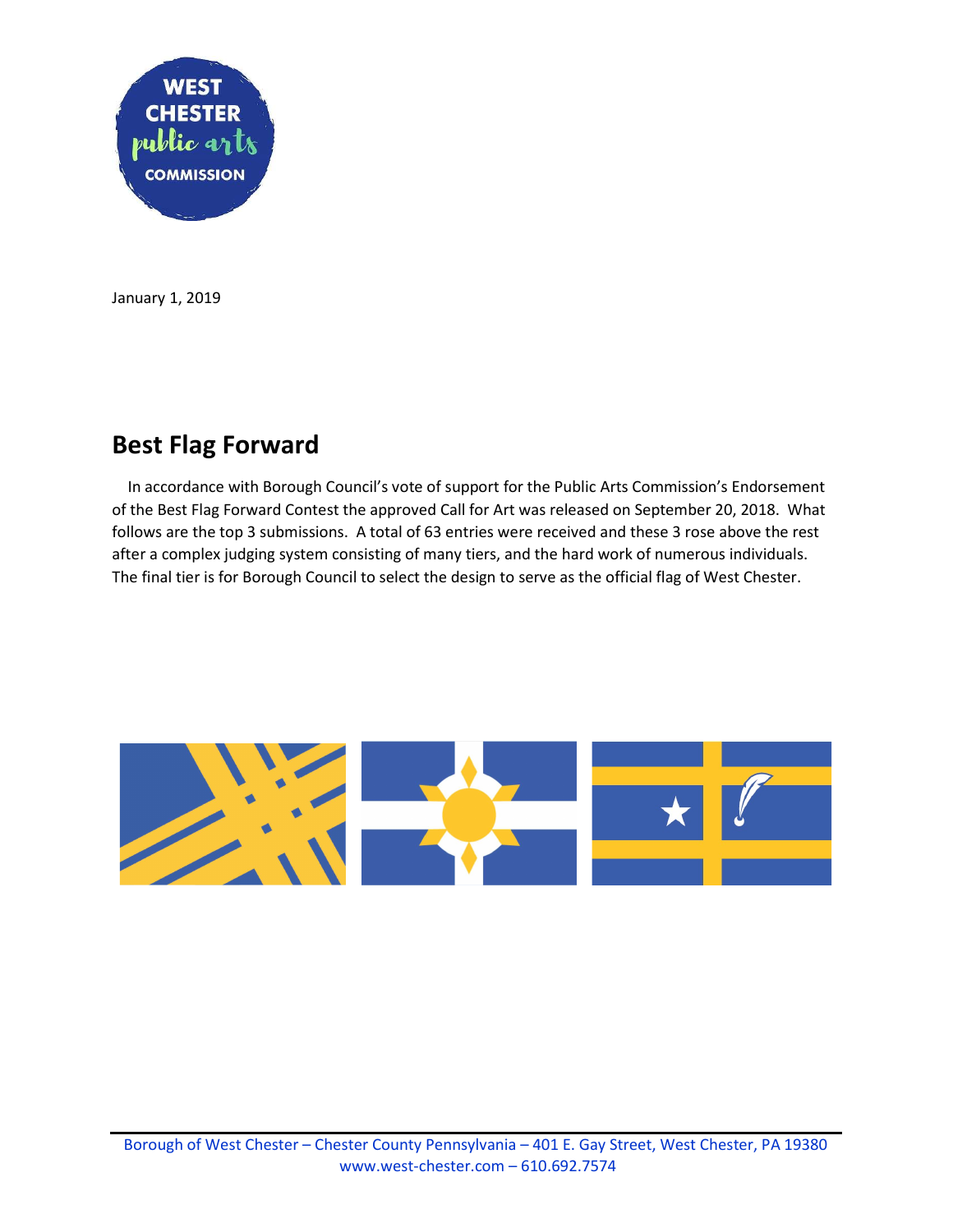

1



 This design represents the original six streets that made up West Chester (Chestnut, Gay, Market, Church, High, and Walnut Streets). The Charm and attraction of West Chester is in the history, the walkability, and the community that is found on these six streets. This is a graphic nod to the importance of these streets in the culture and excitement of West Chester.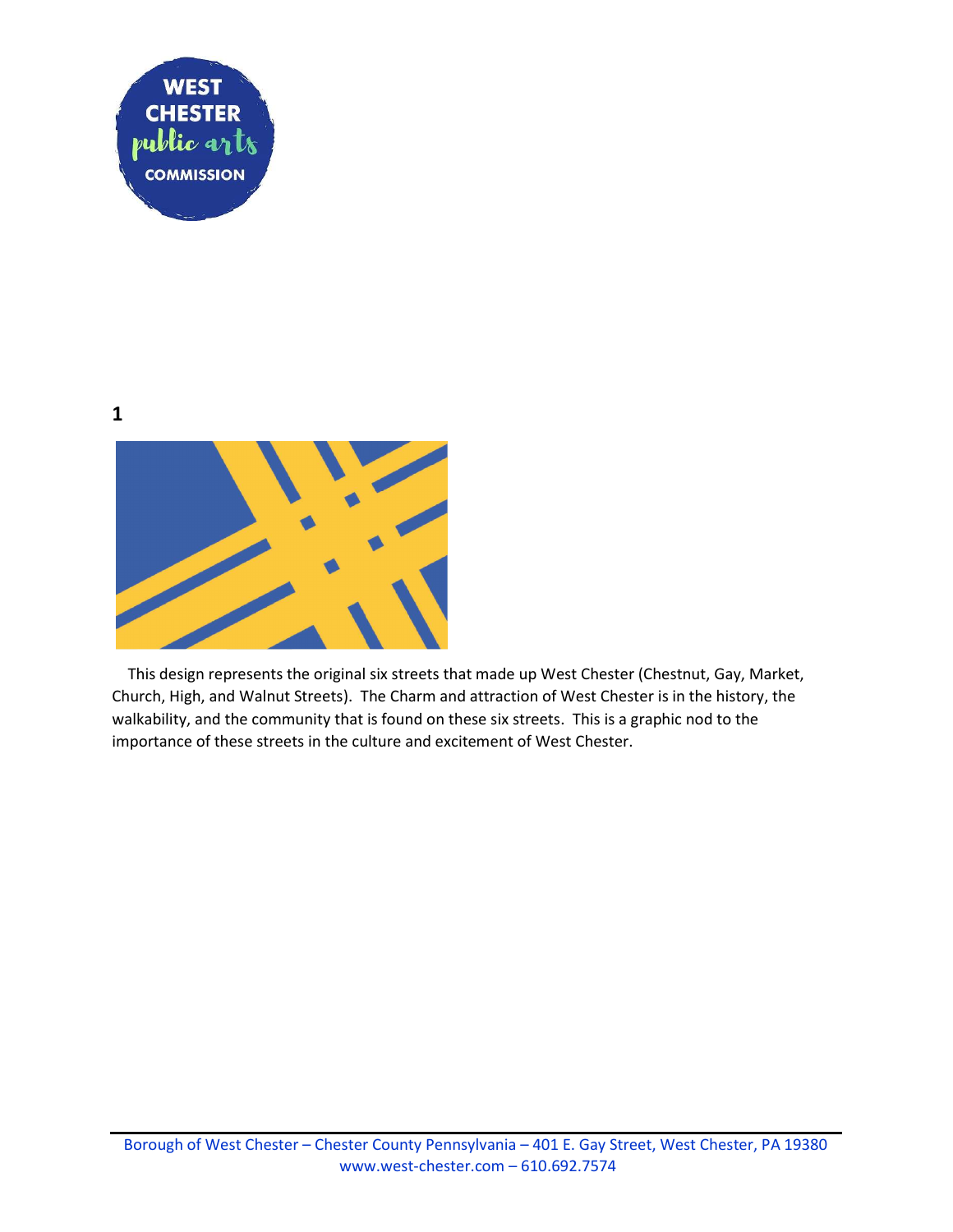

2



 The Sun Flag has a background with a cross representing the intersection of the main roads Gay and High Street. The center circle boldly outshines the roadways showing the boroughs unification of cultures and history. The diamond shape is a symbol of rejuvenation and revitalization which this borough has seen over the years. There are six diamonds to also tie in the six pillars of the Historic Courthouse. The Sun Design is an homage to the rich agriculture that surrounds the borough. Recognizing the huge role past and present farmers play in our now thriving restaurants and markets.